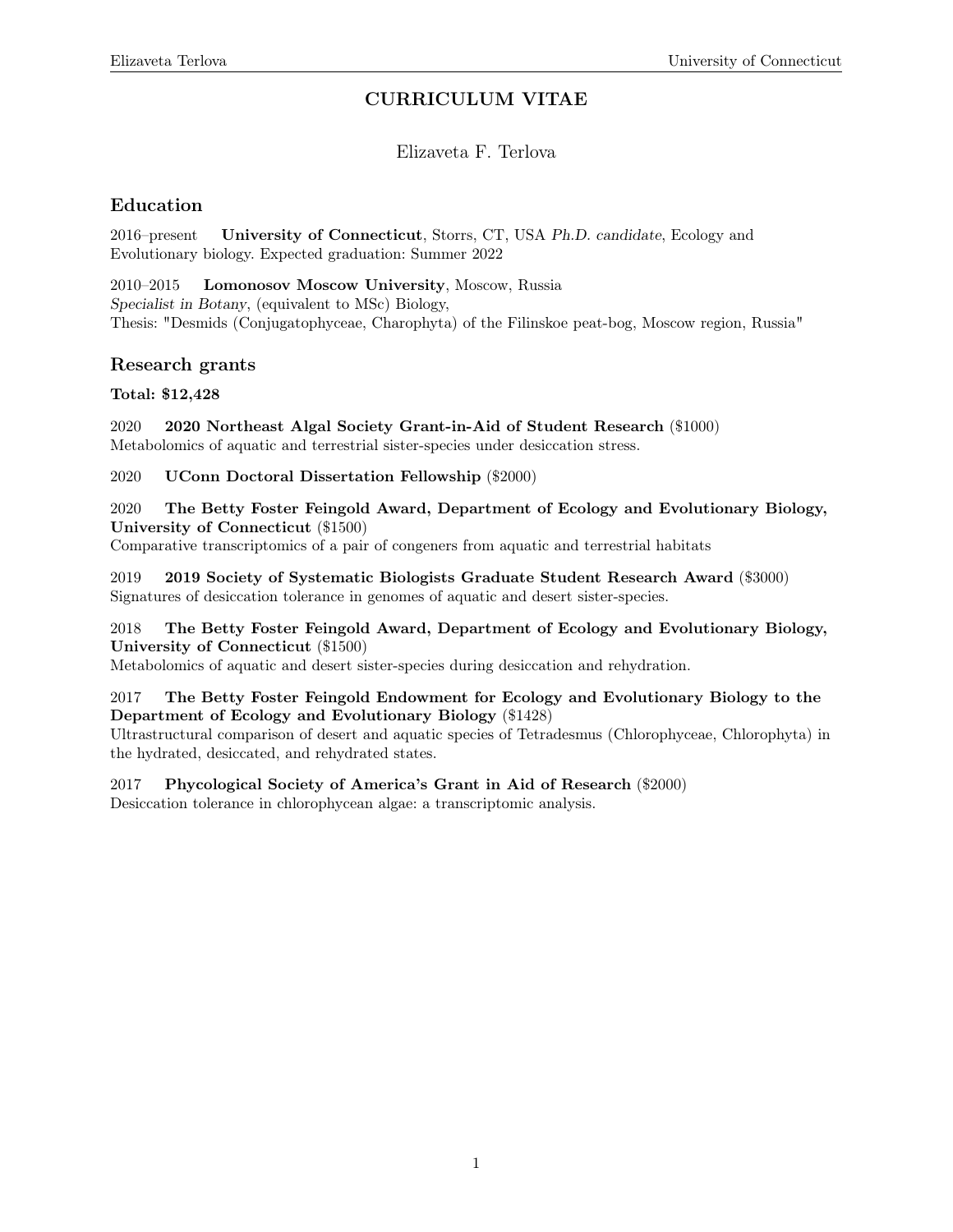## Publications

- 5. Terlova, E. F., Holzinger, A., Lewis, L. A. 2021. Terrestrial green algae show higher tolerance to dehydration than do their aquatic sister-species. Microbial Ecology, 82, p. 770–782.
- 4. Terlova, E. F., Lewis, L. A. 2019. A new species of Tetradesmus (Chlorophyceae, Chlorophyta) isolated from desert soil crust habitats in southwestern North America.Plant and Fungal Systematics, 34:1.
- 3. Anissimova, O. V., Terlova, E. F. 2015. Additions to the desmid flora (Desmidiales, Conjugatophyceae) of Moscow region. Ботанический журнал (Journal of Botany), 1:100.
- 2. Anissimova, O. V., Terlova, E. F. 2015. Conjugatophyceae (Streptophyta) of Northern region of Russian Federation: review of studies and taxonomy. Вопросы Современной Альгологии (Issues of Modern algology) 2:9. URL: http://algology.ru/746
- 1. Anissimova, O. V., Terlova, E. F. 2014. Micrasterias C.Agardh (Conjugatophyceae) in the bogs of Moscow region. Вопросы Современной Альгологии (Issues of modern algology) 1:5. URL: http://algology.ru/476

### Presentations

Terlova, E.F., Lewis, L. A. 2021. Investigating metabolic changes during a desiccation-rehydration cycle in two desert species of Tetradesmus (Sphaeropleales, Chlorophyceae). 59th Annual Northeast Algal Symposium. Francis R. Trainor Poster Award.

Terlova, E.F., Lewis, L. A. 2021. Metabolite changes during desiccation-rehydration cycle in desert and aquatic green algae from Tetradesmus. 12th International Phycological Congress. Puerto Varas, Chile.

Terlova, E. F., Lewis, L. A. 2018. Structural comparison of desert and aquatic species of Tetradesmus (Chlorophyceae, Chlorophyta) through the cycle of desiccation and rehydration. The 57th Annual Northeast Algal Symposium. West Haven, CT.

Terlova, E. F., Anissimova, O. V. 2014. Desmid algae (Conjugatophyceae, Charophyta) of the Filinskoe peat-bog (Moscow region, Russia). The 3rd International conference and school for young scientists. Borok, Russia.

Terlova, E. F., Anissimova, O. V. 2013 Desmid algae (Conjugatophyceae, Charophyta) of Moscow region, Russia. The 19th International student, postgraduate and young scientist conference. Moscow, Russia.

Terlova, E. F., O. V. Anissimova. 2013. Desmid algae (Conjugatophyceae, Charophyta) of the Russian North. Marine Biology, Geology and Oceanography: interdisciplinary research at marine stations; dedicated to the 75th anniversary of the Nikolai Pertsov White Sea Biological Station. Moscow, Russia.

## Wet lab skills

- 1. Axenic cell culture establishment and maintenance (liquid  $&$  solid media)
- 2. TEM and SEM sample preparation
- 3. DNA extraction
- 4. PCR reaction set up
- 5. Sanger sequencing set up
- 6. RNA extraction
- 7. Metabolome extraction